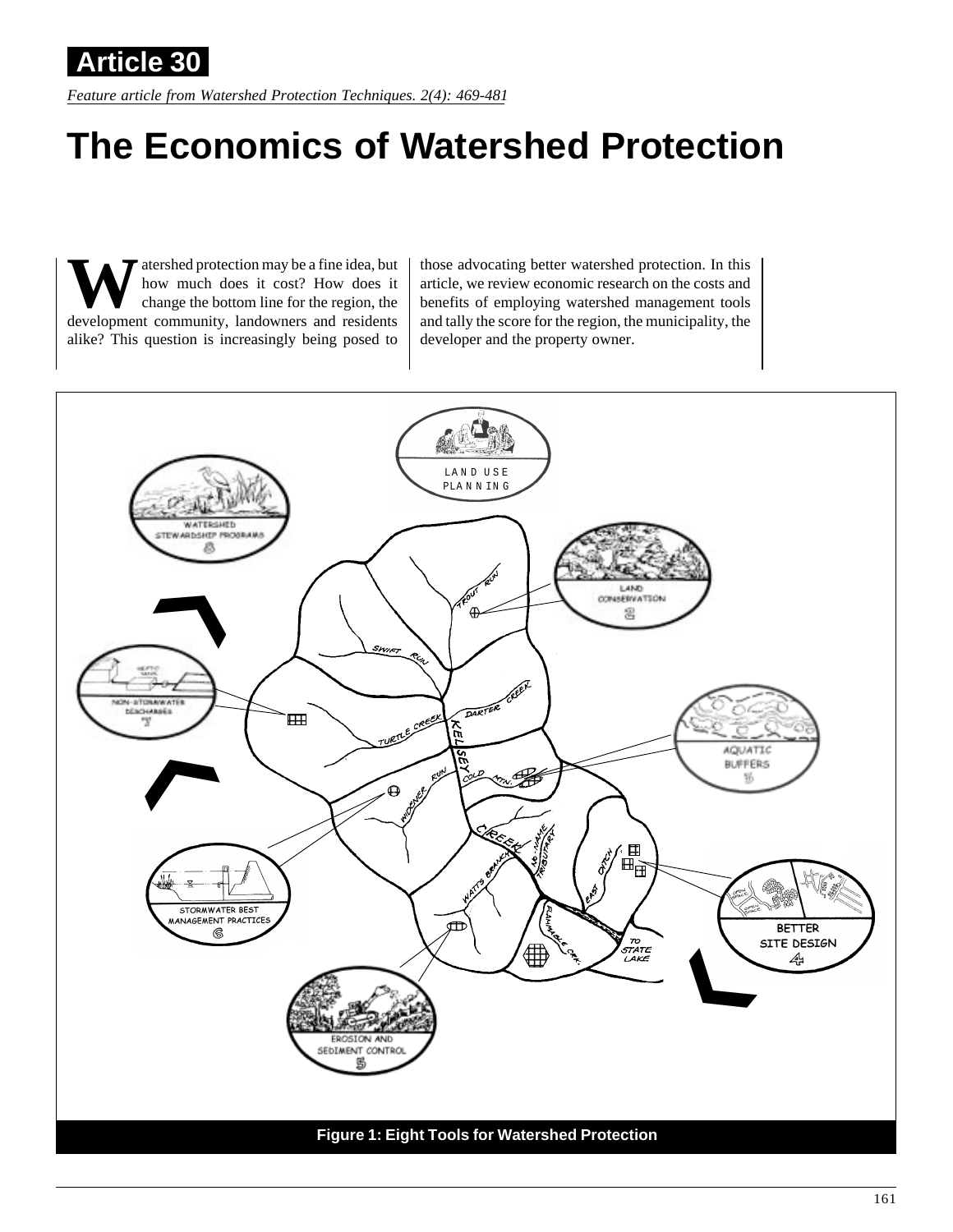### **Economic Benefits of Watershed Protection Tools**

Watershed development does not have to be synonymous with the degradation of aquatic resources. When new growth is managed in a watershed context, homes and businesses can be located and designed to have the smallest possible impact on streams, lakes, wetlands and estuaries. In the watershed protection approach outlined here, communities can apply eight basic tools that guide where and how new development occurs (see Figure 1).

The watershed protection tools highlighted in this article are designed to protect water quality while increasing the value of existing and developable land. If used correctly, these tools can protect the rights of individual property owners as well as those of the entire community.

Many players in the local economy perceive that watershed protection can be costly, burdensome and potentially a threat to economic vitality. Others counter that watershed protection is inextricably linked to a healthy economy. Below we review some of the actual research on the economic costs and benefits associated with each of the eight watershed protection tools. While economic research on many of the tools is rather sparse, much of the evidence indicates that these tools can have a positive or at least neutral economic effect, when applied properly.



The first and most important tool is local land use planning, a process for identifying key watershed uses, and then directing the appropriate level of new growth to those subwatersheds that can best afford and accommodate it (Schueler, 1995). Land use planning involves assessing stream conditions and developing strategies to maintain or restore their condition. It directs proposed development to the least sensitive area and attempts to control the amount and location of impervious cover in a watershed. Some subwatersheds are designated as growth areas, while others are partly or fully protected from future development. Many communities wonder about the effect of such broad-based land use planning on property values and the local tax base. Recent studies, however, suggest that the effect of watershed planning is largely positive:

• Beaton (1988) examined land values before and after the Maryland Critical Area and New Jersey Pinelands land use regulations were imposed. He found that the regulations had no impact on the volume of construction activity, and had slightly improved the local tax base. This was because the value of developed land within the regulated area had climbed from five to 17%, and the value of vacant land had increased by five to 25%. As Beaton notes, "Residents in both regions benefited from the knowledge that public actions were taken to protect the environmental amenity in which they had already invested." Since both developed and undeveloped land had grown in value, owners received a significant premium when they sold their property.

- Land use plans that retain open space, rural landscapes, and recreational opportunities contribute to the quality of a community or region. A survey of chief executive officers has ranked quality of life as the third most important factor in locating a new business (National Park Service, 1992). As regional economies become ever more competitive, a high quality-of-life ranking can provide a critical edge in attracting new business.
- Citizens also rank protection of their water resources quite highly. A North Carolina survey showed a strong preference for spending more public funds on environmental protection than for highway construction, welfare, or economic development. Only crime and education ranked as higher spending priorities among citizens (Hoban and Clifford, 1992).
- However, watershed planning is not without costs. Effective watershed planing requires a careful local investment in technical studies, monitoring, coordination and outreach. As Brown (1996) notes, a community can expend several hundred thousand dollars on a watershed study to obtain the scientific data to justify land use decisions. Further, the long-term cost to fully implement a watershed plan can be significant for many local governments.



Communities have repeatedly found that property adjacent to protected wetlands, floodplains, shorelines, and forests constitutes an excellent location for development. (U.S. EPA, 1995). A sense of place is instilled by the presence of water, forest and natural areas and this preference is expressed in a greater willingness to pay to live near these habitats. Examples include the following: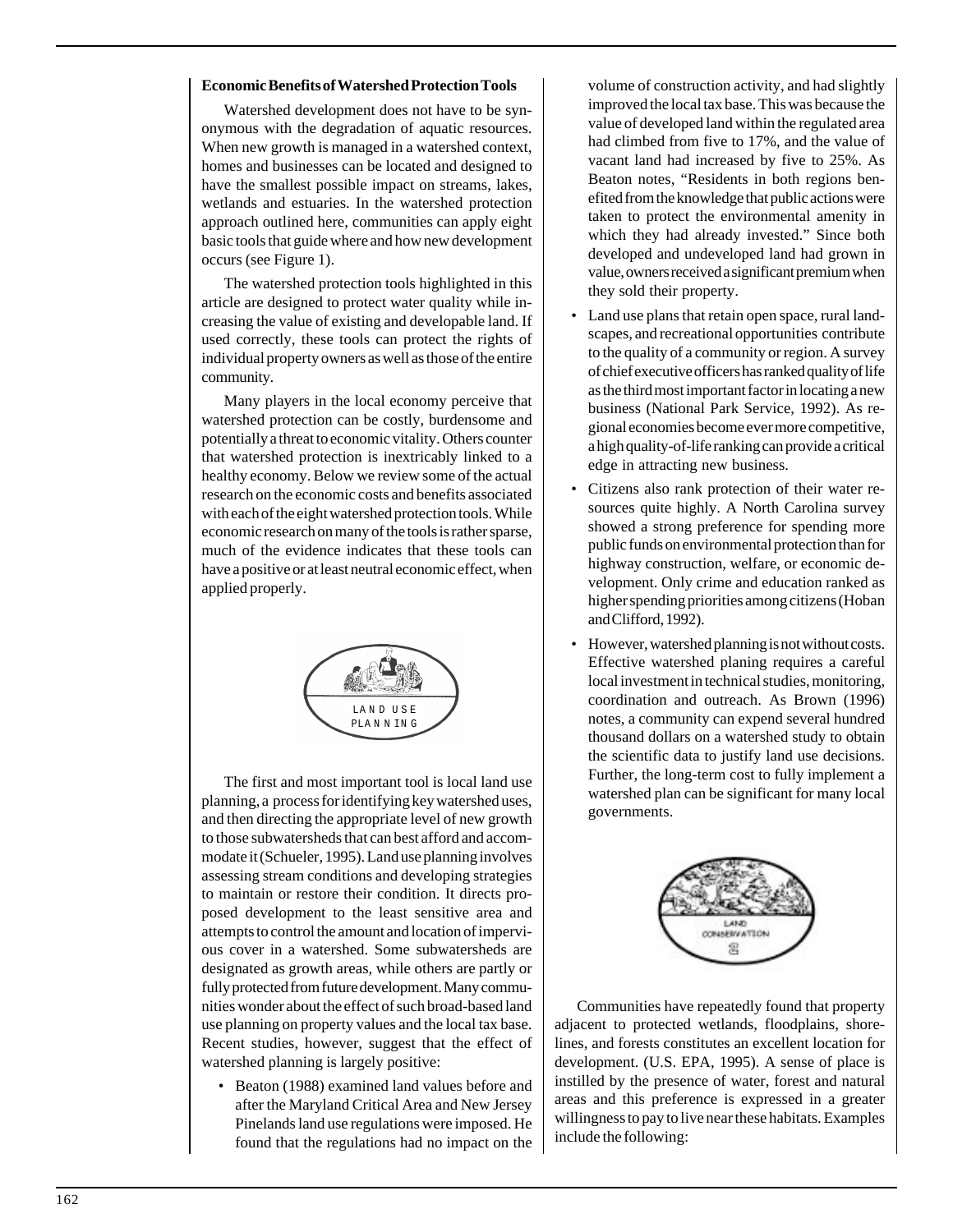- Two regional economic surveys document that conserving forests on residential and commercial sites can enhance property values by an average of six to 15% and increases the rate at which units are sold or leased (Morales, 1980; Weyerhauser, 1989). An Atlanta study also showed that the presence of trees and natural areas measurably increased the residential property tax base (Anderson and Cordell, 1982). In addition, urban forests boost property values by reducing irritating noise levels and screening adjacent land uses. The absence of trees increases dust levels by four to 100 times (Nelson, 1985).
- Conserving trees also saves money on energy bills and treatment of runoff. Studies by the American Forest Association have shown that homes and businesses that retain trees save 20 to 25% in their energy bills for heating and cooling, compared to homes where trees are cleared. The urban forest canopy also helps to reduce the volume of stormwater runoff. A modeling study by Henson and Rowntree (1988) reported that stormwater decreased by 17% due to forest cover in a Utah development during a typical one-inch rainstorm.
- Coastal wetland areas contribute to the local economy through recreation, fishing and flood protection. Various economists have calculated that each acre of coastal wetland contributes from \$800 to \$9,000 to the local economy (Kirby, 1993).



A shoreline or creek buffer can create many market and non-market benefits for a community, particularly if they are managed as a greenway:

- An increase in the value of adjacent property. For example, housing prices were found to be 32% higher if they were located next to a greenbelt buffer in Colorado (Correl *et al*., 1978). Nationally, buffers were thought to have a positive or neutral impact on adjacent property values in 32 out of 39 communities surveyed (Schueler, 1995).
- Forested shoreline and stream buffers situated on the flat soils of the coastal plain have been found to be effective in removing sediment, nutrients and bacteria from stormwater runoff and septic system effluent in a wide variety of rural and agricultural settings along the East Coast (Desbonnet *et al*., 1994).
- Buffers provide a critical "right of way" for streams during large floods and storms. When buffers contain the entire 100-year floodplain, they are an extremely cost-effective form of flood damage avoidance for both communities and individual property owners. As an example, a national study of 10 programs that diverted development away from flood-prone areas found that land next to protected floodplains had increased in value by an average of \$10,427 per acre (Burby, 1988).
- Homes situated near seven California stream restoration projects had a three to 13% higher property value than similar homes located on unrestored streams (Streiner and Loomis, 1996). Most of the perceived value of the restored stream was due to the enhanced buffer, habitat, and recreation afforded by the restoration.
- In addition, buffers can sharply reduce the number of drainage complaints received by local public works departments and they are often an effective means to mitigate or even prevent shoreline erosion.
- A shoreline or creek buffer can help protect valuable wildlife habitat. For example, each mile of buffer protects 12 acres of habitat along shorelines and 25 acres along creeks (Schueler, 1995). A continuous buffer provides a wildlife corridor which is of particular value in protecting amphibian and waterfowl populations, as well as coastal fish spawning and nursery areas. Such protection has an economic payoff as well. For example, Adams (1994) reports that nearly 60% of suburban residents actively engage in wildlife watching near their homes, and a majority are willing to pay a premium for homes located in a setting that attracts wildlife.
- Corporate land owners can save between \$270 to \$640 per acre in annual mowing and maintenance costs when open lands are managed as a natural buffer area rather than turf (Wildlife Habitat Enhancement Council, 1992).
- When managed as a "greenway," stream buffers can expand recreational opportunities and increase the value of adjacent parcels (Flink and Searns, 1993). Several studies have shown that greenway parks increase the value of homes adjacent to them. Pennypack Park in Philadelphia is credited with a 33% increase to the value of nearby property. A net increase of more than \$3.3 million in real estate value is attributed to the park (Chesapeake Bay Foundation, 1996a). A greenway in Boulder, Colorado, was found to have increased aggregate property values by \$5.4 million, resulting in \$500,000 of additional tax revenue per year (Chesapeake Bay Foundation, 1996a).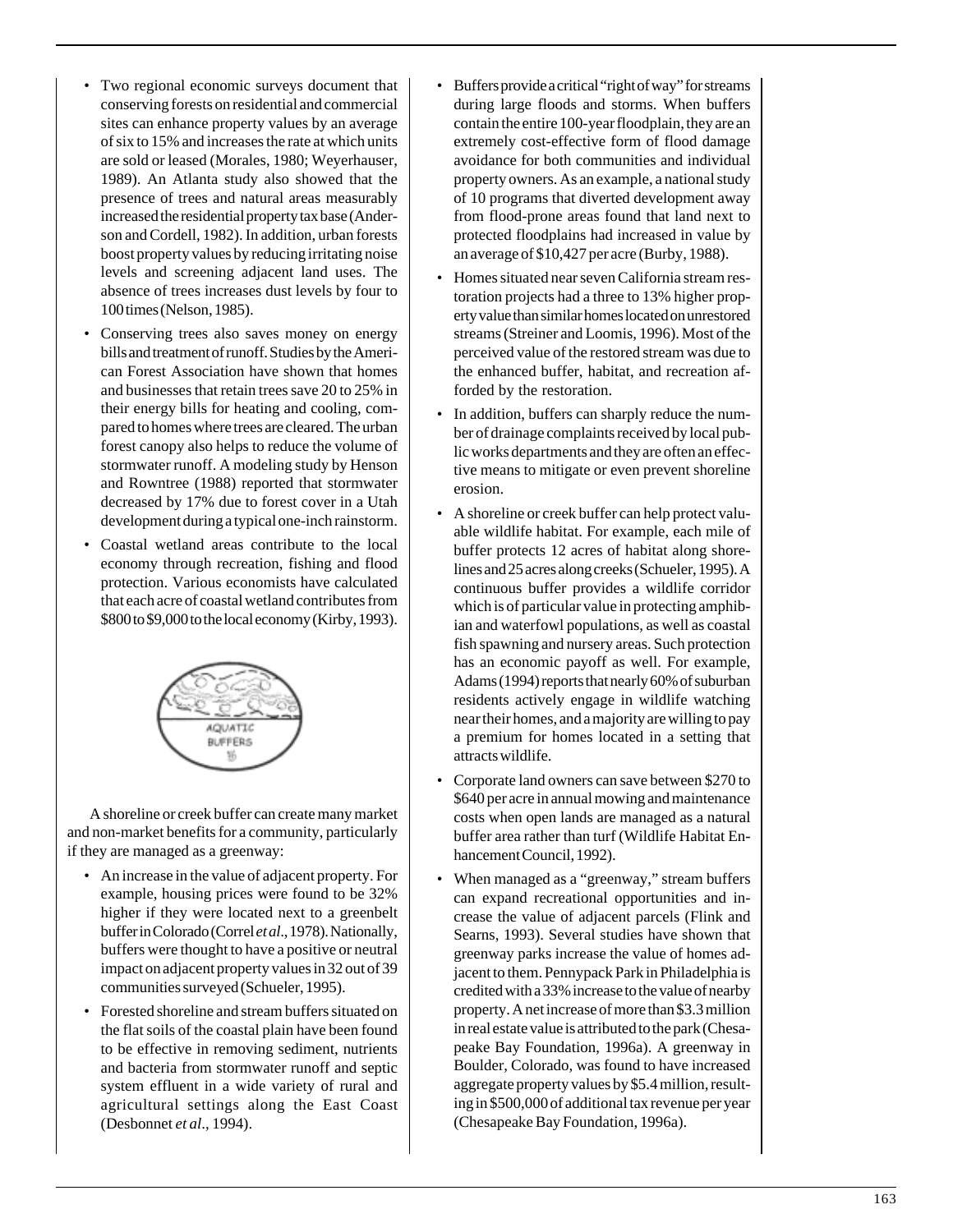• Effective shoreline buffers can increase the value of urban lake property. For example, a recent study of Maine lakes found that water clarity was directly related to property values. Specifically, a three-foot improvement in water clarity resulted in \$11 to \$200 more per foot of shoreline property, potentially generating millions of dollars in increased value per lake (Michael *et al.*, 1996).



Better site design involves approaching new development with the goals of reducing impervious cover and increasing the conservation of natural areas. One way to accomplish this is through cluster development, which minimizes lot sizes within a compact developed portion of a property while leaving the remaining portion prominently open. Housing can still consist of detached single family homes as well as multi-family housing or a mix of both. Cluster development creates protected open space that provides many market and non-market benefits. For example, some communities have found that cluster development:

- Can reduce the capital cost of subdivision development by 10 to 33%, primarily by reducing the length of the infrastructure needed to serve the development (NAHB, 1986; Maryland Office of Planning, 1989; Schueler, 1995).
- Typically keeps from 40 to 80% of total site area in permanent community open space. Much of the open space is managed as natural area, which often increases the future value of residential property in comparison to low-density subdivisions. This premium has ranged from five to 32% in communities in the Northeastern United States. In Massachusetts, cluster developments were found to appreciate 12% faster than conventional subdivisions over a 20-year period (Lacey and Arendt, 1990). In Howard County, Maryland, a cluster development with an average lot size of one acre had the same market value as a conventional subdivision with one to five acre lots (Legg Mason, 1990).
- Can reduce the need to clear and grade 35 to 60% of total site area. Since the total cost to clear, grade and install erosion control practices can range up to \$5,000 per acre, reduced clearing can be a significant cost savings to builders (Schueler, 1995).
- Can reserve up to 15% of the site for active or passive recreation. When carefully designed, the recreation space can promote better pedestrian movement, a stronger sense of community space and a park-like setting. Numerous studies have confirmed that developments situated near trails or parks sell for a higher price than more distant homes.
- Provides a developer some "compensation" for lots that would otherwise have been lost due to wetland, floodplain or other requirements. This, in turn, reduces the pressure to encroach on stream buffers and natural areas.
- Can reduce site impervious cover from 10 to 50% (depending on the original lot size and layout), thereby lowering the cost for both stormwater conveyance and treatment. This cost savings can be considerable, as the cost to treat the quality and quantity of stormwater from a single impervious acre can range from \$2,000 to \$50,000 (see article 68). In addition, the ample open spaces within a cluster development provide a greater range of locations for more cost-effective stormwater runoff practices.

Some indication of the potential savings associated with "open space" or cluster development are shown in the Remlik Hall Farm example produced by Land Ethics, Inc. for the Chesapeake Bay Foundation (1996b). Cost estimates were derived for two development scenarios that result in equivalent yield to the developer (see Table 1). In the conventional scenario, the farm is subdivided into 84 large-lot units, whereas in the openspace scenario 52 higher-end units are located on smaller lots in three clusters. Over 85% of the site is retained in open space, as farmland, forest or wetland as illustrated in Figure 2.

The authors compute net development savings of over \$600,000 for this 490-acre cluster development (or about 50% lower costs than the conventional scenario). These large savings in development infrastructure including engineering, sewage and water, and road construction costs certainly contribute to a better bottom line. In addition, Arendt (1994) maintains that open space units sell both more rapidly and at a premium, thus increasing cash flow which is always a prime concern to the developer.

Reducing the amount of impervious cover created by subdivisions and parking lots at developments can lead to savings for municipalities and developers. Impervious cover can be minimized by modifying local subdivision codes to allow narrower or shorter roads, smaller parking lots, shorter driveways and smaller turnarounds. These tools make both economic and environmental sense. Infrastructure—roads, sidewalks, storm sewers, utilities, street trees—normally constitute over half the total cost of subdivision development.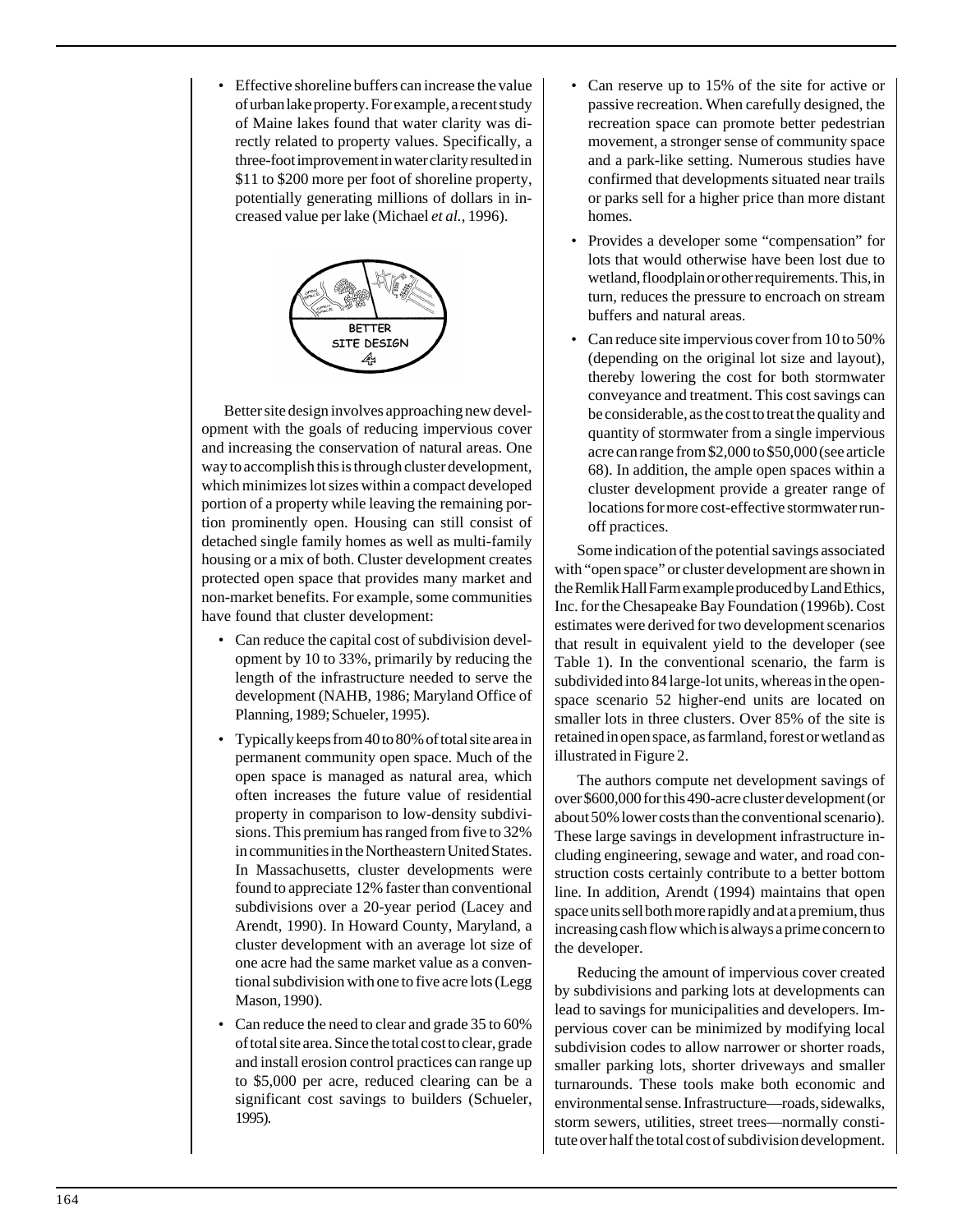# **Table 1: Remlik Hall Farm Example: Costs, Land Cover, and Pollution Associated With Two Plans (Land Ethics, Inc.)**

| <b>Development Costs</b>                                                                   |                                               |             |                                          |           |
|--------------------------------------------------------------------------------------------|-----------------------------------------------|-------------|------------------------------------------|-----------|
|                                                                                            | <b>Scenario A</b><br><b>Conventional Plan</b> |             | <b>Scenario B</b><br><b>Cluster Plan</b> |           |
| 1. Engineering Costs,<br>(boundary survey, topo,<br>road design, plans,<br>monumentation)  |                                               | \$79,600    |                                          | \$39,800  |
| 2. Road Construction Costs                                                                 | 20.250 linear ft.                             | \$1,012,500 | 9.750 linear ft.                         | \$487,500 |
| 3. Sewage and Water<br>(permit fees and<br>design only)                                    | Individual septic<br>and wells                | \$25,200    |                                          | \$13,200  |
| 4. Contingencies                                                                           |                                               | \$111,730   |                                          | \$54,050  |
| <b>GRAND TOTAL</b>                                                                         |                                               | \$1,229,030 |                                          | \$594,550 |
| <b>Land Cover and Storm-</b><br>water Pollutant Estimate<br>Total Site Area = 490.15 acres |                                               |             |                                          |           |
| <b>Total Developed Land</b>                                                                | 287.41 acres (58.6%)                          |             | 69.41 acres (14.2%)                      |           |
| Roads & Driveway                                                                           | 19.72 acres<br>11.75 acres                    |             |                                          |           |
| Turf                                                                                       | 261.09 acres                                  |             | 54.04 acres                              |           |
| <b>Buildings</b>                                                                           | 6.60 acres                                    |             | 3.92 acres                               |           |
| <b>Total Undeveloped Land</b>                                                              | 202.74 acres (41.4%)                          |             | 420.64 acres (85.8%)                     |           |
| <b>Forest</b>                                                                              | 117.55 acres                                  |             | 133.01 acres                             |           |
| Wetlands                                                                                   | $11.46$ acres                                 |             | 11.46 acres                              |           |
| <b>Total Impervious Cover</b>                                                              | 5.4%                                          |             | 3.7%                                     |           |
| Total Nitrogen (Ibs. per year)                                                             | 2,534 lbs./yr                                 |             | 1482 lbs./yr                             |           |
| Phosphorous (lbs. per year)                                                                | 329 lbs./yr                                   |             | 192 $\frac{\text{bs}}{\text{yr}}$        |           |

(CH2M-Hill, 1993). Much of the infrastructure creates impervious surfaces. Thus, builders can realize significant cost savings by minimizing impervious cover (Table 2). Some of the typical savings include the following:

- \$1,100 for each parking space that is eliminated in a commercial parking lot, with a lifetime savings in the range of \$5,000-\$7,000 per space when future parking lot maintenance is considered
- \$150 for each linear foot of road that is shortened (pavement, curb and gutter, and storm sewer)
- \$25 to \$50 for each linear foot of roadway that is narrowed
- \$10 for each linear foot of sidewalk that is eliminated

In addition to these direct costs savings, developers will realize indirect savings. For example, costs for stormwater treatment and conveyance are a direct function of the amount of impervious cover (see article 68). Thus, for each unit of impervious cover that is reduced, a developer can expect a proportionately smaller cost for stormwater treatment.



Current state and local requirements for erosion and sediment control (ESC) often do increase the cost of development. On a typical site, the cost to install and maintain erosion and sediment control can average \$800 to \$1,500 per cleared acre per year, depending on the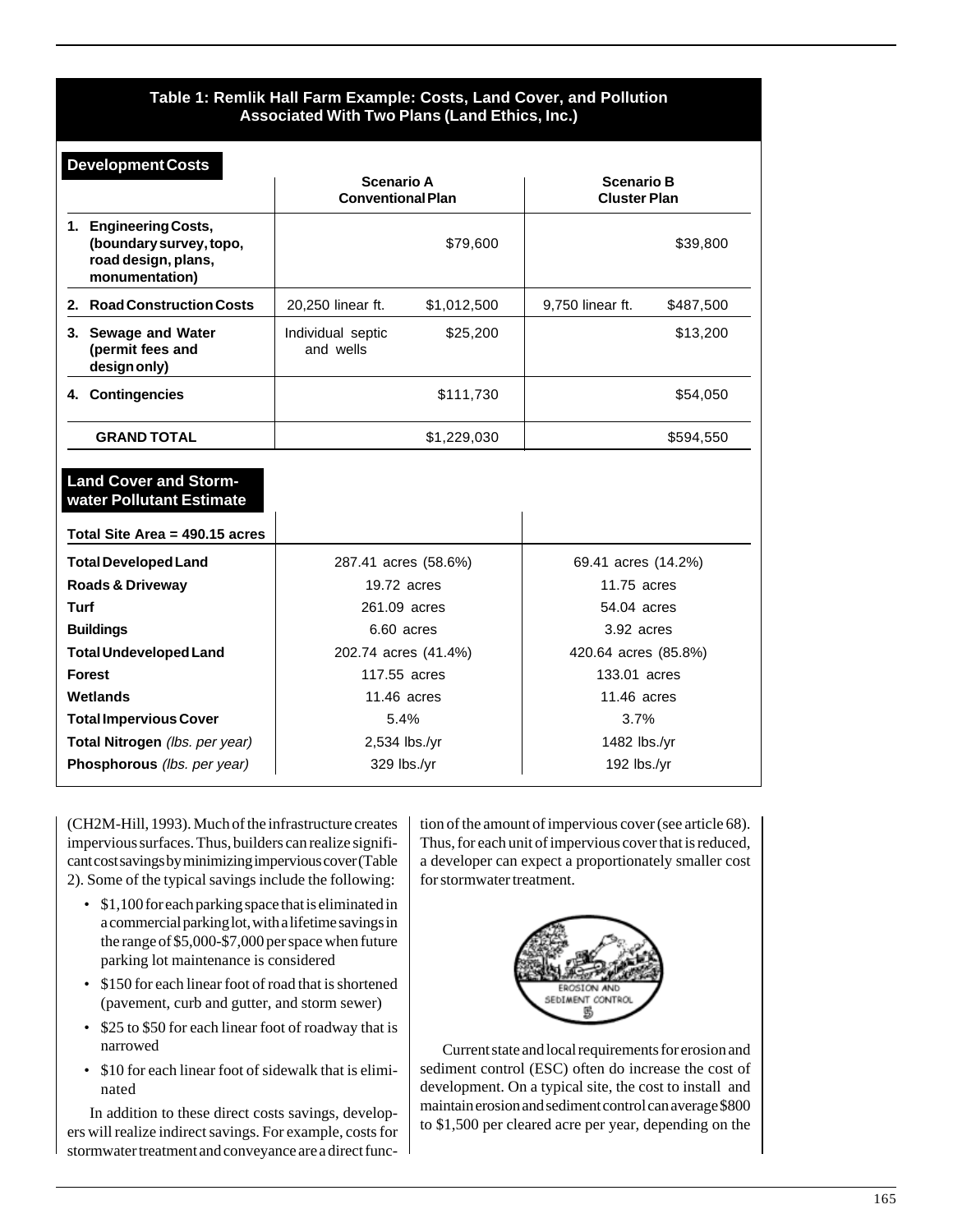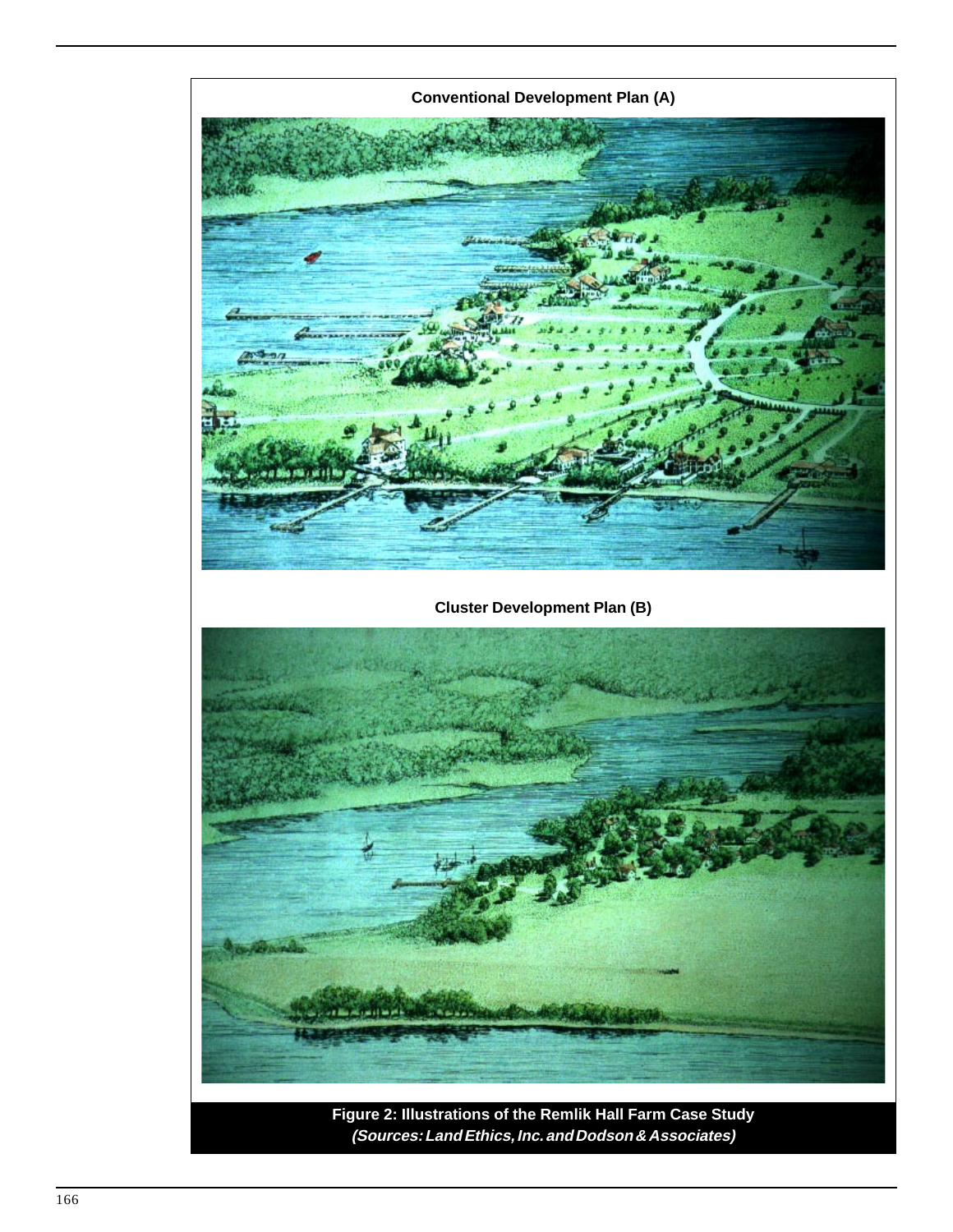duration of construction and the site conditions (SMBIA, 1990; Paterson *et al*., 1993).

Application of other watershed protection tools, however, can help reduce the total cost for ESC control at a construction site. Forest conservation, buffers and clustering all can sharply reduce the amount of clearing needed at a site, thereby reducing area that must be controlled by ESC practices.

ESC controls also provide direct and indirect benefits to both the builder and the adjacent property owner. By keeping soil on the site, a contractor needs to spend less time and labor re-grading the site to meet final plan elevations, and less effort stabilizing eroded slopes. Careful phasing of construction within subdivisions also often leads to economies over the entire construction process (see article 54).



Stormwater management practices, which include stormwater ponds, wetlands, filtering, infiltration, and swale systems, are among the most expensive watershed protection tools. Stormwater practices are designed to promote recharge, remove pollutants, prevent streambank erosion, and control downstream flooding. Despite their high construction and maintenance costs, stormwater practices can confer several tangible economic benefits, as the following studies show:

- The cost of designing and constructing stormwater practices can be very substantial. The most recent cost study indicates the cost of treating the quality and quantity of stormwater runoff ranges from \$2,000 to \$50,000 per impervious acre (see article 68). The construction costs do not include cost of land used for stormwater. Stormwater practice costs are greatest for small development sites (less than acres), but drop rapidly at larger sites. In general, about a third of every dollar spent on stormwater practice construction is used for quality control, with the rest devoted for flood control.
- Stormwater management can also be beneficial for developers, since stormwater ponds and wetlands create a waterfront effect. For example, U.S. EPA (1995) recently analyzed twenty real estate studies across the U.S. and found that developers could charge a per lot premium of up to \$10,000 for homes situated next to well-designed stormwater ponds and wetlands. In addition, EPA found that office parks and apartments next to well-designed

# **Table 2: The Unit Cost of Subdivision Development (Source: SMBIA 1987 and others, as published in Schueler 1995)**

### **Subdivision Improvement Unit Costs**

Roads, Grading  $$22.00$  per linear foot Roads, Paving (26 feet width) \$71.50 per linear foot Roads, Curb and Gutter \$12.50 per linear foot Sidewalks (4 feet wide) \$10.00 per linear foot Storm Sewer (24 inch) \$23.50 per linear foot Clearing (forest)  $$4,000$  per acre Driveway Aprons **\$500 per apron** Sediment Control **\$800 per acre** Stormwater Management \$300 per acre (variable) Water/Sewer  $$5,000$  per lot (variable) Well/Septic  $$5,000$  per lot (variable) Street Lights  $$2.00$  per linear foot Street Trees \$2.50 per linear foot

stormwater practices could be leased or rented at a considerable premium (and often at a much faster rate).

- In a comparison of home prices in Minnesota, sale prices were nearly one-third higher for homes that had a view of a stormwater wetland compared to homes without any "waterfront" influence. Indeed, the homes near the stormwater wetland sold for prices that were nearly identical to those homes bordering a high quality urban lake (Clean Water Partnership, 1997).
- Not all stormwater practices provide a premium. For example, Dinovo (1995) surveyed the preferences of Illinois residents about living or locating next to dry ponds, and found most residents would not pay a premium to live next to a dry pond, and in some cases expected to pay less for such a lot. The study confirmed that wet ponds command a considerable premium and they even scored higher than natural areas, golf courses, and parks in some location decisions (see article 84).
- In addition, some stormwater practices, such as grassed swales and bioretention areas, actually are less expensive to construct than enclosed storm drain systems, and provide better environmental results. Liptan and Kinsella-Brown (1996) documented residential and commercial case studies where the use of bioretention and swales reduced the size and cost of conventional storm drains needed to meet local drainage and stormwater management requirements. The more natural drainage system eliminated the need for costly manholes, pipes, trenches and catchbasins, while removing pollutants at the same time. Total re-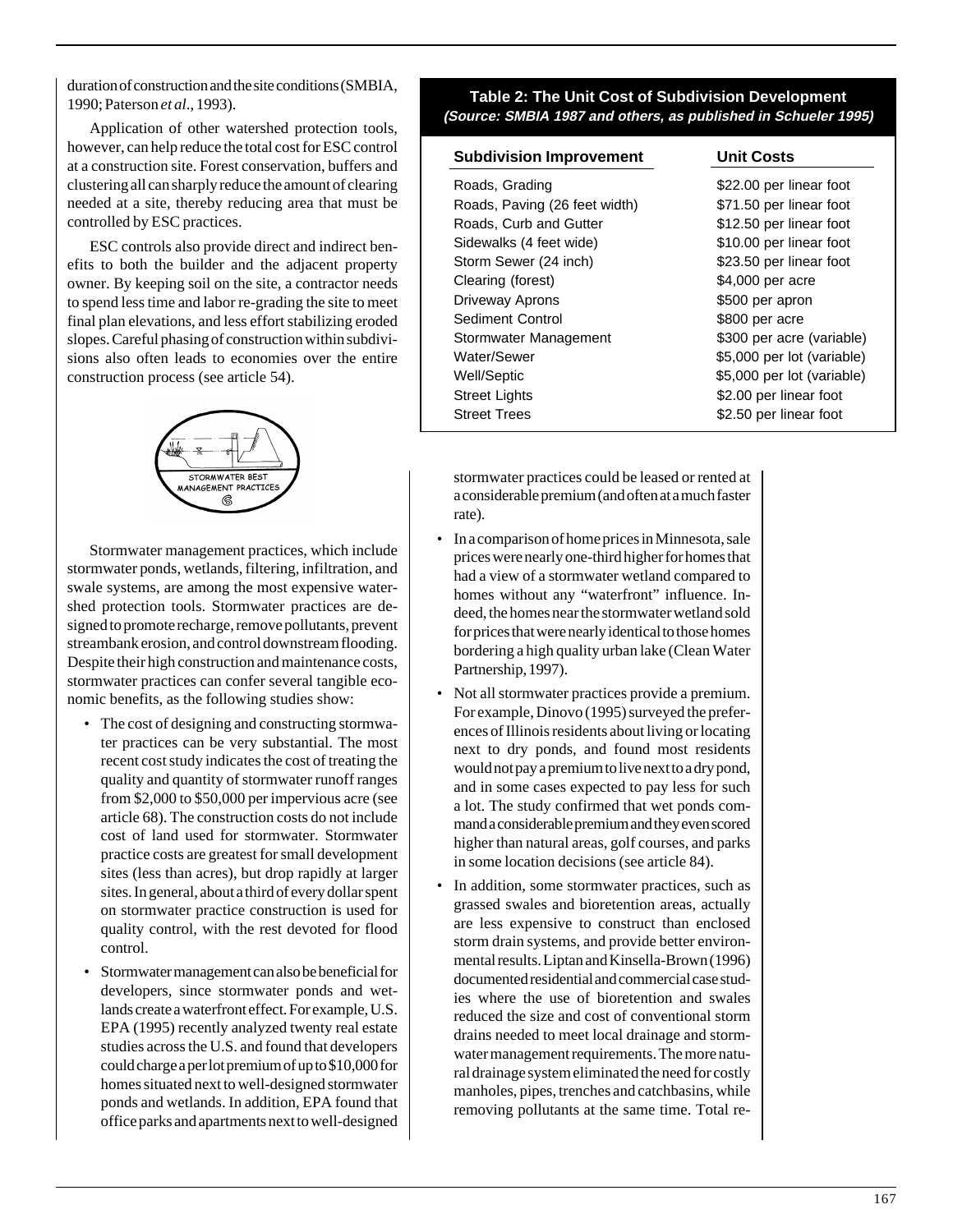ported savings for the three projects ranged from \$10,000 to \$200,000.

Stormwater practices must be maintained, and that cost burden falls on landowners or local government. Over a 20 to 25 year period, the full cost to maintain a stormwater practice is roughly equal to its initial construction costs (Wiegand *et al.,* 1986). Few property owners and homeowner associations are fully aware of the magnitude of stormwater maintenance costs, and most fail to regularly perform routine and non-routine maintenance tasks. It is likely that performance and longevity of many stormwater practices will decline without adequate maintenance. Therefore, local governments need to evaluate how the future maintenance bill will be paid and who will pay it.



In many rural watersheds, new development occurs outside of water and sewer service areas, which means that wastewater must be treated on the site, usually by a septic system. To treat wastewater, septic systems must have appropriate drainage area and soil to function properly. Costs associated with installing septic systems—and correcting system failures—are as follows:

- The average cost of constructing a conventional septic system at a single family home situated on a large lot is around \$4,500 (U.S. EPA, 1993) approximately equal to the unit cost of municipal wastewater (Table 2). The cost of more innovative septic systems (that have a higher nutrient removal rate, lower failure rates, or that can perform on poor soils) are 25 to 75% greater than conventional systems, with somewhat higher maintenance costs as well (see article 123).
- The cost to maintain a properly functioning septic system on an individual lot is not inconsequential. For example, the cost to inspect a septic system ranges from \$50 to \$150 per visit, and each pumpout costs about \$150 to \$250. The recommended pumpout frequency ranges from two to five years for a standard household tank. Over a decade, the total costs of maintaining a septic system can run from \$1,000 to \$3,000 (Ohrel, 1995).
- There are also major costs to landowners when septic systems fail. A failed or failing septic system can decrease property values, delay the issuance of building permits, or hold up the purchase

settlement (NSFC, 1995). In the event a septic system fails, homeowners can expect to pay from \$3,000 to \$10,000 for replacement.



After development occurs, communities still need to invest in watershed management programs. This tool is used to educate residents and businesses about the daily role they play in protecting the quality of their watershed. Thus, many communities now invest in programs of watershed education, public participation, watershed management, monitoring, inspection of treatment systems, low input lawn care, household hazardous waste collection, or industrial and commercial pollution prevention programs. The common theme running through each program is education.

The responsibility for ongoing watershed management programs is borne by local government, although many are now employing stormwater utilities to partially finance these programs (for a review of trends in stormwater utilities, see article 69). Nationally, the average residential stormwater utility fee is about 30 dollars per year, of which less than 75 cents is spent on watershed education.

# **The Balance Sheet: Watershed Protection Tools**

The various costs and benefits associated with the nine watershed protection tools are summarized in the "balance sheet" shown in Table 3. Different costs and benefits accrue depending on whether one is a developer, property owner, community or local government. Taken as a package, most of the players tend to make out pretty well, but there are some key differences. For example, most watershed protection tools benefit landowners, in terms of appreciation of property values as long as they are in a developable area. This benefit is offset to some degree by real costs for maintenance of treatment systems as well as fees that may be charged for stormwater utilities.

Some watershed protection tools have the potential to save developers money, through lot premiums, greater marketability, and lower construction costs. At the same time, a developer has to pay out-of-pocket for stormwater and sediment control, as well as consultant fees to navigate through the watershed protection maze. As might be expected, the community at large gets the greatest overall benefit associated with watershed protection, and appears to bear the least cost (although they may have to pay more for housing).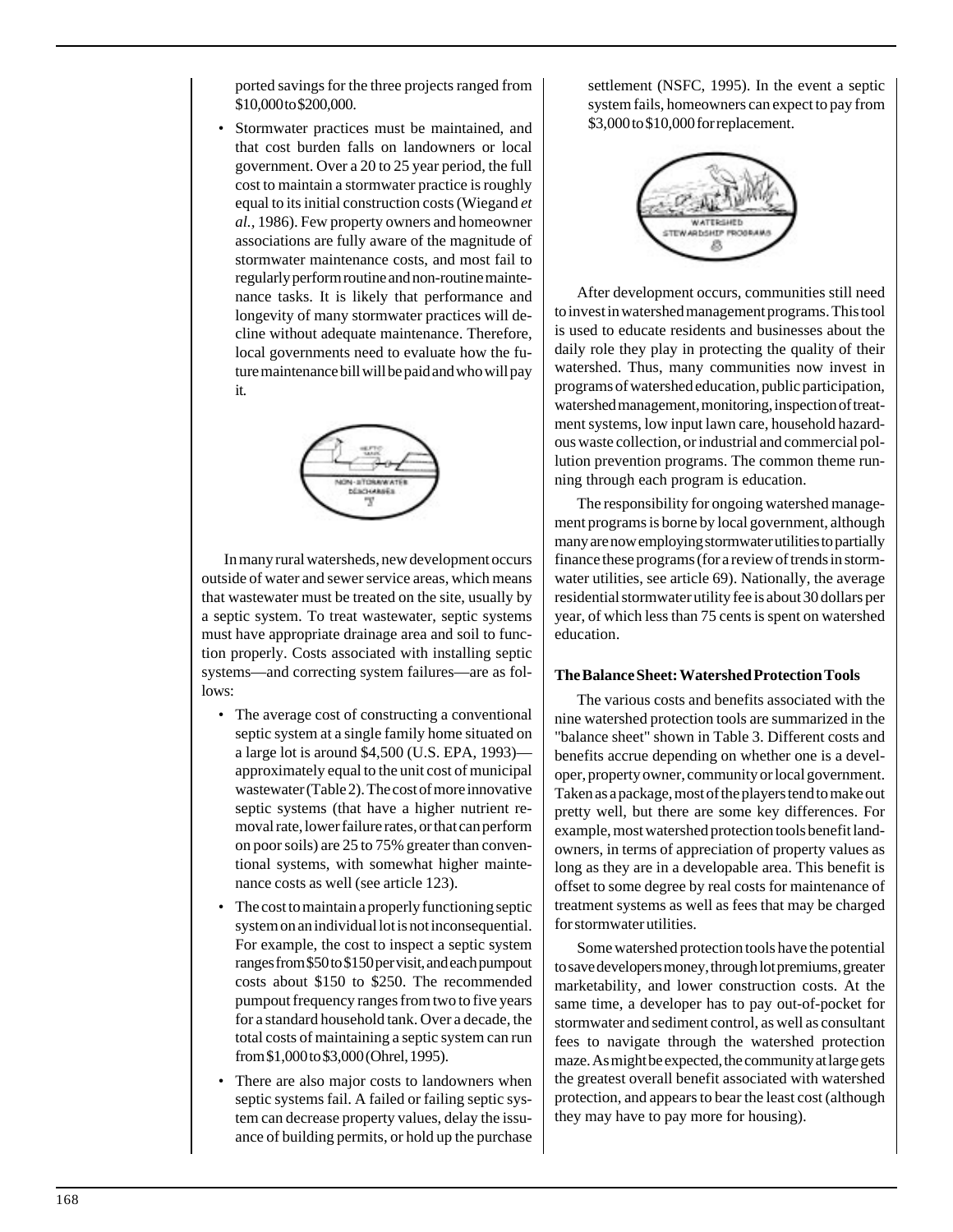The only consistent financial "loser" in the watershed protection balance sheet is local government. Local government must provide at least some staff and technical resources to guide, review, inspect, monitor, enforce and manage each watershed protection tool.

Even hiring one additional staff person can be a daunting challenge in this era of austere government, particularly if the person is even dimly linked to the possibility of more review, regulation or red-tape. Many players in the local economy are justifiably concerned about the economic consequences created by watershed protection. Thus, despite its long-term benefits, watershed protection is both fiscally and politically challenging for local governments. How, then, do communities craft watershed protection programs that can achieve the broad and deep acceptance needed to overcome these challenges? Successful communities have found it important to do the following:

- Invest early in watershed education and outreach
- Designate a single agency to champion watershed protection and play a role in the development process
- Employ a unified and streamlined development review process

| <b>Table 3: Balance Sheet for Watershed Protection</b>                             |                                                                                  |                                                                    |                                                                             |                                                                                               |  |  |  |
|------------------------------------------------------------------------------------|----------------------------------------------------------------------------------|--------------------------------------------------------------------|-----------------------------------------------------------------------------|-----------------------------------------------------------------------------------------------|--|--|--|
| (+) positive economic or environmental impact<br>(-) negative economic consequence |                                                                                  |                                                                    |                                                                             |                                                                                               |  |  |  |
| <b>Watershed Protection Tools</b>                                                  | Developer/Builder                                                                | Adjacent<br><b>Property Owner</b>                                  | <b>Community</b>                                                            | <b>Local Government</b>                                                                       |  |  |  |
| 1. Watershed Planning and<br>Zoning                                                | $(-)$ cost of land<br>(-) locational constraints                                 | $(+)$ property value                                               | (+) business attraction<br>$(+)$ protection from<br>adverse uses            | (-) staff and budget<br>resources<br>$(+)$ reduced "clean up"                                 |  |  |  |
| 2. Protect Sensitive Areas                                                         | $(+)$ natural area premium<br>(-) permitting costs<br>(-) locational constraints | $(+)$ property value                                               | $(+)$ habitat<br>$(+)$ fisheries                                            | $(-)$ staff resources<br>$(+)$ reduced "clean up"<br>costs<br>$(+)$ lower cost of<br>services |  |  |  |
| 3. Establish Buffer Network                                                        | $(+)$ buffer premium<br>(-) locational constraints                               | $(+)$ property value                                               | $(+)$ flooding risk<br>$(+)$ wildlife<br>$(+)$ greenway<br>$(+)$ trails     | $(-)$ staff resources<br>$(+)$ fewer drainage<br>complaints                                   |  |  |  |
| 4. Cluster and Open Space<br><b>Development</b>                                    | $(+)$ construction costs<br>$(+)$ marketability<br>$(+)$ no lost lots            | $(+)$ property value<br>(-) HOA fees                               | $(+)$ recreation<br>$(+)$ green space<br>$(+)$ natural area<br>preservation | $(-)$ staff resources<br>$(+)$ lower cost of<br>services                                      |  |  |  |
| 5. Narrow Streets and Smaller<br><b>Parking Lots</b>                               | (+) reduced construction<br>cost                                                 | $(+)$ property value<br>$(-)$ parking                              | $(+)$ better sense of<br>place<br>(+) pedestrian friendly                   | $(-)$ staff resources                                                                         |  |  |  |
| 6. Erosion and Sediment Control                                                    | $(-)$ higher cost<br>$(+)$ savings in cleaning/<br>grading                       | (+) trees saved increase<br>value<br>$(+)$ no off-site sediment    | $(+)$ water quality<br>$(+)$ tree conservation                              | $(-)$ staff resources<br>(+) reduced complaints<br>from downstreamers                         |  |  |  |
| 7. Stormwater Best Management<br><b>Practices</b>                                  | $(-)$ higher costs<br>$(+)$ pond/wetland<br>premium                              | $(-)$ maintenance<br>$(+)$ waterfront effect<br>(if done right)    | $(+)$ protection of water<br>supply<br>$(+)$ stream protection              | $(-)$ staff resources<br>(+) reduced waterbody<br>programs/problems                           |  |  |  |
| 8. Treat Septic System Effluent                                                    | (-) higher design and<br>engineering costs                                       | $(-)$ clean out costs                                              | (+) protection of water<br>supply                                           | (-) staff resources                                                                           |  |  |  |
| 9. Ongoing Watershed<br>Management                                                 | no impact                                                                        | (-) annual fee for utility<br>(+) continued healthy<br>environment | $(-)$ annual fee<br>$(+)$ involvement in<br>watershed services              | $(-)$ staff resources                                                                         |  |  |  |
| <b>ECONOMIC TREND</b>                                                              | <b>MIXED</b>                                                                     | <b>POSITIVE</b>                                                    | <b>POSITIVE</b>                                                             | <b>NEGATIVE</b>                                                                               |  |  |  |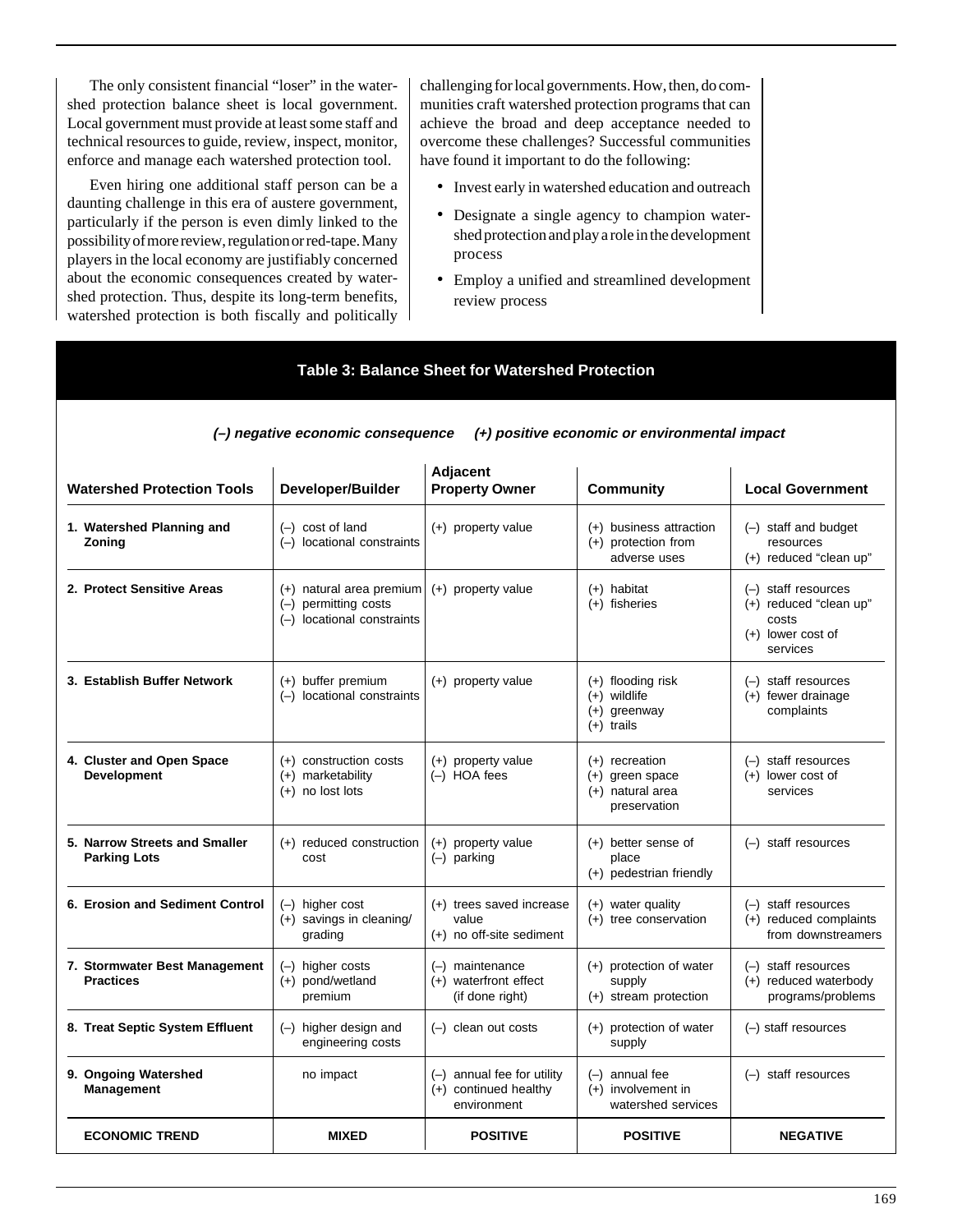- Develop simple and practical performance criteria
- Include all stakeholders in a public process to define the scope of watershed protection tools
- Be responsive to the needs of the development community for fair and timely review and "common-sense" requirements
- Provide incentives and remedies that protect the economic interests of existing landowners
- Continually tout the economic and environmental benefits that are expected from watershed protection
- Institute a dedicated funding source to support watershed protection such as a stormwater utility

The central role of local government leadership in watershed protection cannot be overstated, nor can the budget implications be discounted.

### **Summary**

The premise that carefully-managed watershed protection tools can have a balanced, positive effect on the local economy is generally supported by the economic research to date. It must, however, be acknowledged that our understanding of the economics of watershed protection is fragmented, and we know more about the parts than the whole. More economic research is urgently needed on the market and non-market benefits of an overall watershed protection program.

At first glance, it seems futile to calculate the intrinsic economic value of a quality stream, a productive cove, a clear lake, or a forested floodplain. Calculating the "true" value of a quality watershed, however it might be defined, seems an even more daunting task. Most economists would privately agree this can probably never be done. What is interesting about urban watersheds, however, is that society measures the value it places on these resources every day, in terms of property values, real estate premiums, lease-up rates, stormwater utility fees, construction costs and volunteer hours donated. While we may never know the true value of a stream, the research reviewed in this article clearly suggests that society does not value them lightly.

The timeless (and tired) real estate adage "location, location, and location" underscores the importance of how people value land. Research profiled here suggests that many of us prefer to locate next to forests, wetlands, streams and water features. More importantly, even those members of the community who do not live next to these features, still recognize the important role that they play in the quality of the environment and in their lives. Harnessing this sense of place is perhaps the most important element of watershed protection programs.

# **References**

- Adams, L. 1994. *Urban Wildlife Habitats--A Landscape Perspective.* University of Minneapolis Press. Minneapolis, MN. 175 pp.
- Anderson, L.M. and Cordell, H.K., "Residential Property Values Improved by Landscaping with Trees." *Southern Journal of Applied Forestry* pp. 162-166.
- Arendt, R. 1994. *Designing Open Space Subdivisions: a Practical Step by Step Approach.* Natural Lands Trust. Appendix E. Medic, PA. 150 pp.
- Beaton, W. P. 1988. *The Cost of Government Regulations. Volume 2. A Baseline Study for the Chesapeake Bay Critical Area.* Chesapeake Bay Critical Area Commission. Annapolis, MD. 216 pp.
- Beaton, W.P. 1991. "The Impact of Regional Land Use Controls on Property Values: the Case of the New Jersey Pinelands." *Land Economics* 67 (2): 172-94.
- Beaton, W. P. and M. Pollock. 1992. "Economic Impact of Growth Management Policies Surrounding the Chesapeake Bay." *Land Economics* 68 (4): 434-53.
- Brown, W. 1996. "Toward a Balanced Monitoring Budget." *Watershed Protection Techniques* 2(1): 338- 344.
- Burby, R. 1988. *Cities Under Water: A Comparative Evaluation of Ten Cities' Efforts to Manage Floodplain Land Use.* Institute of Behavioral Science #6. Boulder, CO. 250 pp.
- Chesapeake Bay Foundation. 1996a. *A Dollars and Sense Partnership: Economic Development and Environmental Protection*. Chesapeake Bay Foundation. Annapolis, MD. 21 pp.
- Chesapeake Bay Foundation. 1996b. *A Better Way to Grow: for More Livable Communities and a Healthier Chesapeake Bay*. Chesapeake Bay Foundation, Lands Program. Annapolis, MD. 32 pp.
- CH2M-Hill, 1993. *Costs of Providing Government Services to Alternative Residential Patterns. Committee on Population Growth and Development.* U.S. EPA Chesapeake Bay Program. Annapolis, MD. 168 pp.
- Clean Water Partnership. 1996. *Wetlands, Water Quality and Property Values.* Chain of Lakes brochure.
- Correll, Mark R., Jane H. Lillydahl and Larry D. Singell, 1978. "The Effects of Greenbelts on Residential Property Values: Some Findings on the Political Economy of Open Space." *Land Economics* 54(2).
- Desbonnet, A, P. Pogue, V. Lee and N. Wolff. 1994. *Vegetated Buffers in the Coastal Zone: A Summary Review and Bibliography.* Coastal Resources Center, University of Rhode Island. Providence, Rhode Island. 72 pp.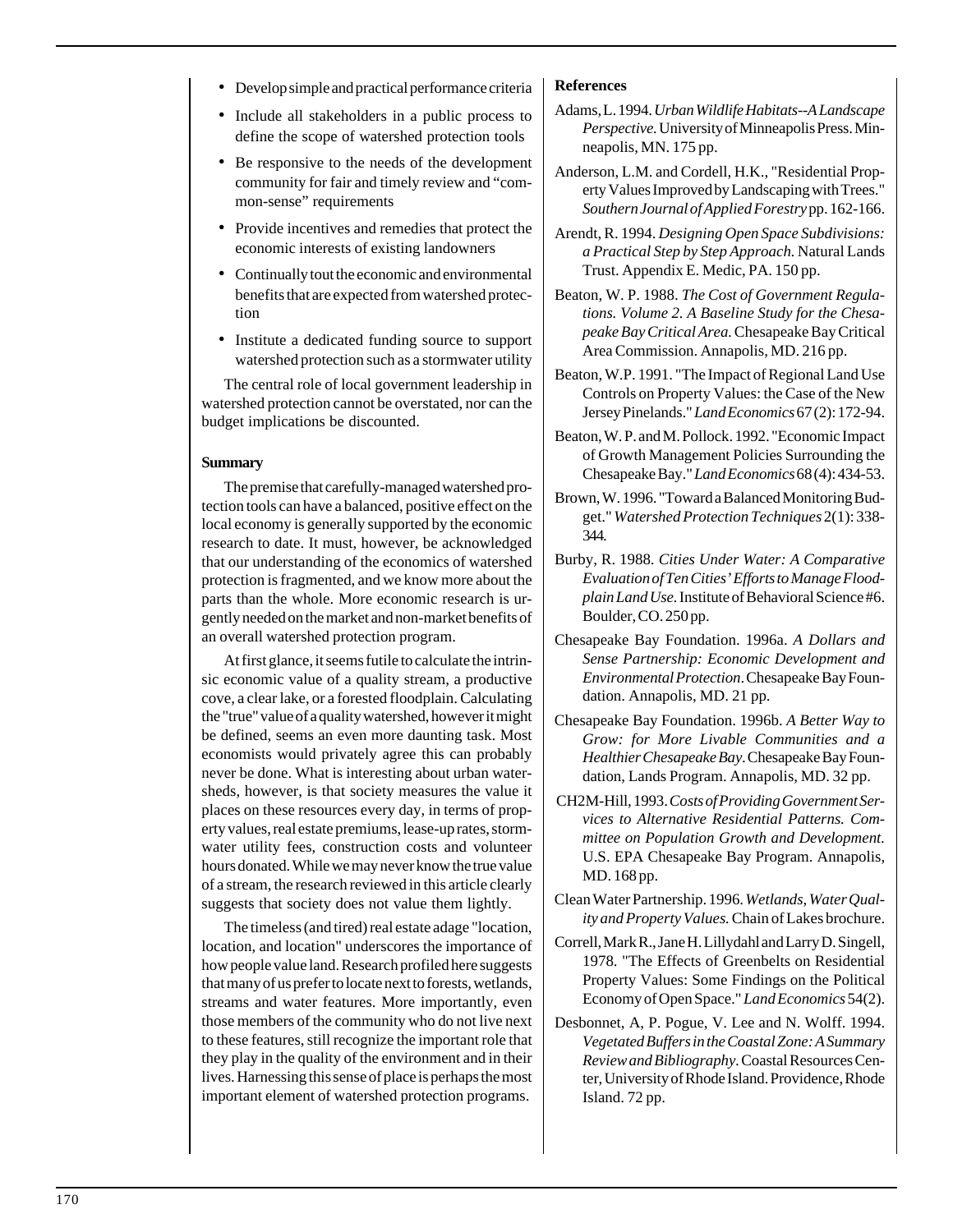# **Protecting Property Rights and the Watershed**

When a community applies some watershed protection tools, it faces conflict over the rights of the community versus the rights of private property owners. However, a well-crafted watershed protection program protects the rights of all members of the community, as well as the value of their land.

As noted earlier, many watershed protection tools generally have either an economically neutral effect on property value or increase it. For example, open space, forest conservation areas, creek and shoreline buffers and stormwater ponds all maintain the equity value of a parcel since they increase the value of developed properties.

The enhanced effect on land value is meaningless, however, if a property lies entirely within a protection zone and cannot be developed. For example, Holway and Burby (1990) found a sharp drop in the value of wetland and floodplain land when development was restricted. Similarly, Wood (1992) found that conservation easements that essentially prohibit any development or active management retain only 10 to 36% of their prior land value. Beaton (1991) reported that the value of undeveloped land in the most restrictive areas of the New Jersey Pinelands dipped slightly, but there were no wipeouts.

Fortunately, local governments have a number of techniques that can lessen the impact of protection zones on property owners. These include:

- Transferable development rights are a tool that achieve some of the same goals as conservation easements, in that another landowner may purchase the rights to develop a property from the owner. When the land is sold or inherited, it retains the prohibition against development. Several useful guides on how to create a TDR program to protect the rural landscape have been developed by Montgomery County, Pennsylvania (1995) and Montgomery County, Maryland (1990).
- Clustering allows the same number and type of lots as under existing zoning on a given parcel of land (e.g., single family detached homes), so potentially no equity value is lost. Cluster ordinances require that the total number of allowable lots be clustered on one portion of the entire parcel. Sensitive areas, buffers, and stormwater facilities are situated on the remaining undisturbed open space.
- Density compensation grants the landowner a credit for additional density elsewhere on the site, in compensation for developable land that has been lost due to a buffer or natural area requirement. Credits are then granted if more than 5% of developable land is lost, based on a sliding scale (Schueler 1995).
- Voluntary conservation easements protect sensitive areas and buffers with a mutually negotiated perpetual conservation easement that conditions the use and development of the land. The local government then taxes the protected land at a much lower rate, giving the landowner a lower property tax burden. There are also significant federal tax benefits (see Diehl and Barret, 1988).
- Buffer and lot averaging allows buffer and lot lines to be determined on a average rather than a fixed basis. This added flexibility allows designers to work around existing structures, and environmentally sensitive areas.

Other techniques to consider to protect property rights include grandfathering, traditional use exemptions, and a fair and timely appeals procedure (see also RMC, 1992). Kelly et al. (1996) have prepared a useful guide for planners to use in response to concerns about takings.

FInally, it is important to clearly frame each watershed protection tool within the compelling public safety, welfare, or environmental benefits that it provides to the community at large, so that the partial regulation of land use can be legally justified. For example, stormwater and erosion control requirements protect downstream properties from flooding and sediment damages (and claims) arising from upstream activity.

- Diehl, J. and T. Barret. 1988. *Conservation Easement Hamper.* The Land Trust Alliance. Trust for Public Land. Alexandria, VA.
- Dinovo, C. E. 1995. "Stormwater Detention Basins and Residential Locational Decisions." *Water Resources Bulletin* 31(3): 515-521.
- Ebenreck, S. 1988. "Measuring the Value of Trees." *American Forest* 4(7&8): 31-64.
- Flink, C., and R. Searns. 1993. *Greenways-- A Guide to Planning, Design and Development.* The Conservation Fund. Island Press. Washington, D.C. 338 pp.
- Hanson, S., and R. Rowntree. 1988. *Influence of Urban Forest Cover on Radiation, Temperature, and Runoff in the Salt Lake Basin, Utah.* pp. 412-415.